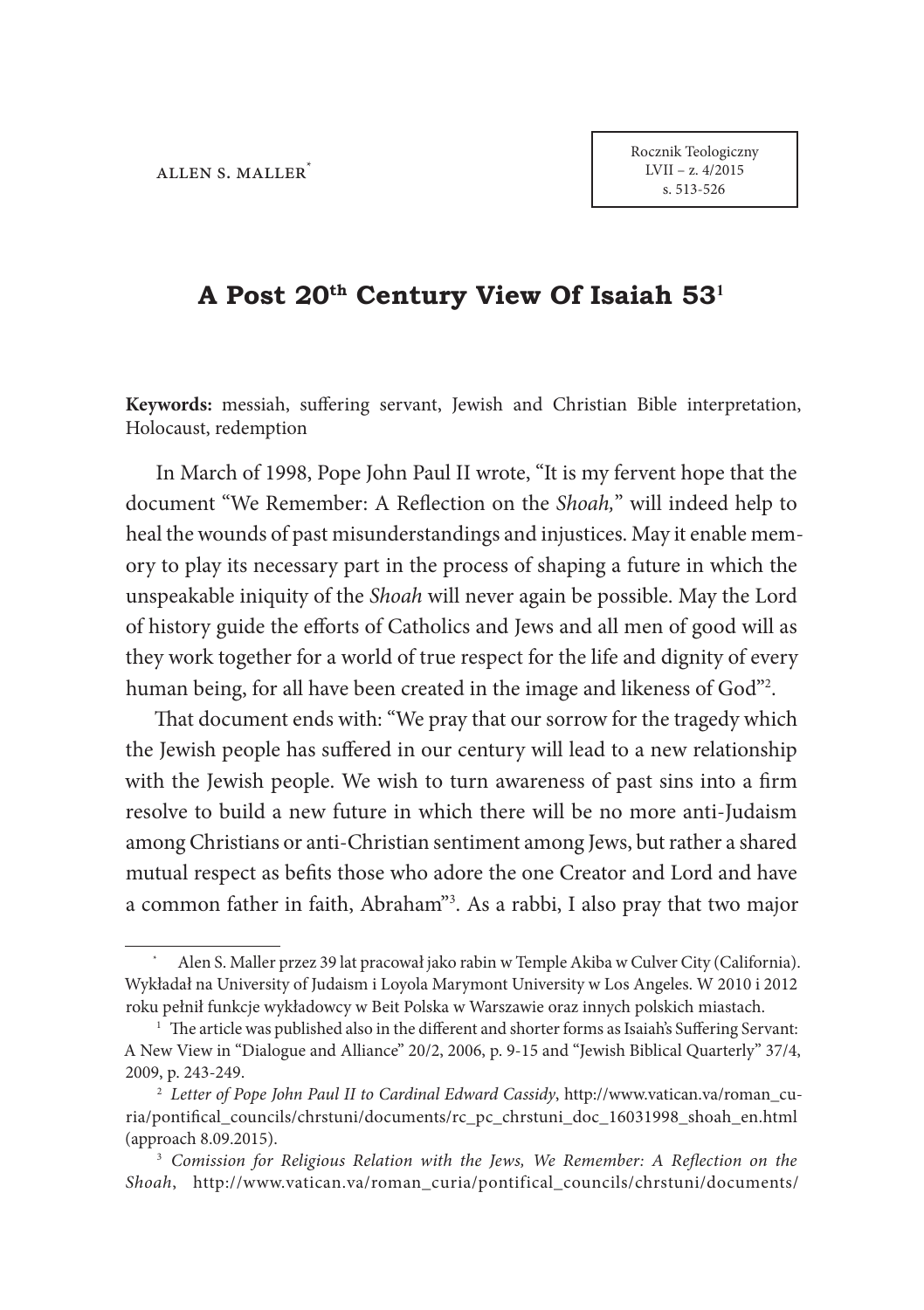events of the 21<sup>st</sup> century: the the awesome resurrection of a Jewish state in the Land of Israel; and the awful Nazi genocide against Europe's Jews, will enable us to understand in a new way the famous passage in Isaiah (52:13-53:12) about God's servant whose tragic suffering can be redemptive to those who once reviled and belittled him.

#### **Complicated future scenario**

Most Jewish scholars have glossed the Isaiah 52:13-53:12 text as referring to the Jewish people during its exile among anti-Semitic European nations. Christian scholars gloss the passage as referring to a suffering and redemptive Messianic figure; Jesus. I think both purports are correct. There can be a dual covenant: one for Israel of the flesh dwelling in synagogues, and one for a spiritual Israel of non-Jews dwelling in churches. Associating the passion and sacrifice of Jesus, with Israel as God's servant and innocent victim of antisemitism, provides the world today with a new larger view of our opportunity for redemption and salvation.

In Jewish thought the prophet Isaiah himself provides the strongest evidence for the Jewish claim that Isaiah's servant is Israel, the Jewish People. Several verses in chapters prior to Isaiah 53 specifically state that Israel/Jacob is God's servant. "**You Israel are my servant**, Jacob whom I have chosen" (41:8), "Hear me now, **Jacob my servant**; hear me, Israel my chosen" (44:1), "Have no fear, **Jacob my servant**: Jeshurun whom I have chosen" (44:2), "Remember all this, Jacob, remember **Israel, for you are my servant**" (44:21). These verses make it clear that the nation of Israel/Jacob is God's chosen servant. The national community is spoken of in terms of an individual, as is often the case in the Bible (see Jeremiah 30:10).

That a nation could suffer a fate like that of an individual martyr was familiar to many Polish thinkers. Mickiewicz detailed his vision of Poland as a suffering Messiah/Christ of Nations in his "Books of the Polish nation and Polish pilgrimage": "Poland said, 'Whosoever will come to me shall be free and equal for I am FREEDOM.' But the Kings, when they heard it, were frightened in their hearts, and they crucified the Polish nation and laid it in

rc\_pc\_chrstuni\_doc\_16031998\_shoah\_en.html (approach 8.09.2015).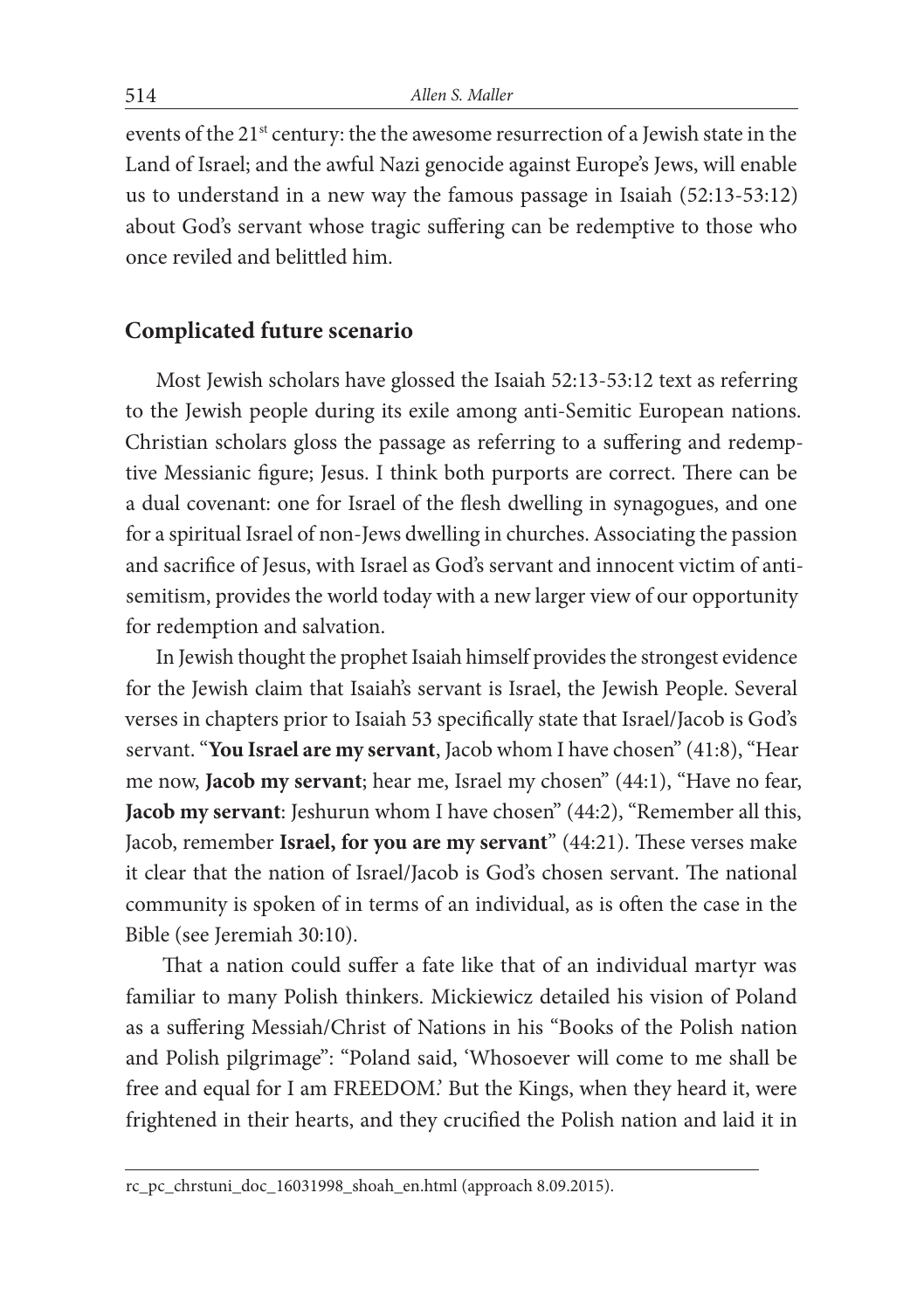its grave, crying out 'We have slain and buried Freedom.' But they cried out foolishly….". For the Polish Nation did not die. Its body lay in a grave; but its spirit descended into the abyss, that is, into the private lives of people who suffer slavery in their own country..."<sup>4</sup>. Thus, in Mickiewicz's vision of Poland as a suffering Messiah, the spirit and fate of a nation, can be transferred to the private life of an individual.

So there also were some Jewish scholars who did think the suffering servant in Isaiah also referred to an individual messianic figure. Although Isaiah states, "You are **my servant Israel**, through whom I shall win glory" (49:3) two verses later Isaiah adds, "Now the Lord who **formed me in the womb to be his servant**, **to bring Jacob back to him**, that Israel should be gathered to him, now the Lord calls me again: is it too slight a task **for you as my servant to restore the tribes of Jacob**, to bring back the descendants of Israel?" (49:5&6). These verses clearly indicate that in addition to God's chosen servant Israel/ Jacob, there is a prophet like person (perhaps like Jeremiah who suffered a lot in his role as God's servant) who will be God's servant to help restore the exiled Jewish people to its land, and to its role in God's plan for human redemption.

Thus, there are two types of suffering servant. The individual servant's passion initiates the process of individual redemption for those who are not part of Israel, the servant people. Some time later the son of David comes in glory at the flowering of a worldwide personal redemption that brings about universal peace and prosperity. Thus the upheavals that precede the Messianic Age can be avoided or minimized; and as Franz Kafka wrote in his Blue Octavo Notebooks, "The Messiah will come only when he is no longer necessary; he will come only on the day after his arrival"<sup>5</sup>; i.e. to verify and crown the Messianic Age rather than to personally bring it about.

 If the world is not saved through individual repentance and rebirth, then the cataclysmic upheavals of wars and revolutions predicted by the prophets will come to pass. This large scale suffering will, with God's help, bring about a redemption that will be on a vast national and international scale.

<sup>&</sup>lt;sup>4</sup> A. Mickiewicz, *The Books and The Pilgrimage of the Polish Nation*, transl. K. Lach-Szyrma, http://www.indiana.edu/~hist104/sources/Mickiewicz.html (approach 8.09.2015).

<sup>&</sup>lt;sup>5</sup> F. Kafka, *The Blue Octavo Notebooks (1917-1919)*, https://docs.google.com/document/d/1g-D981HZ190BUJF-3czZNX3DsFWvqp3cq-Z4QS4d-9gw/edit?hl=en&pli=1 (approach 8.09.2015).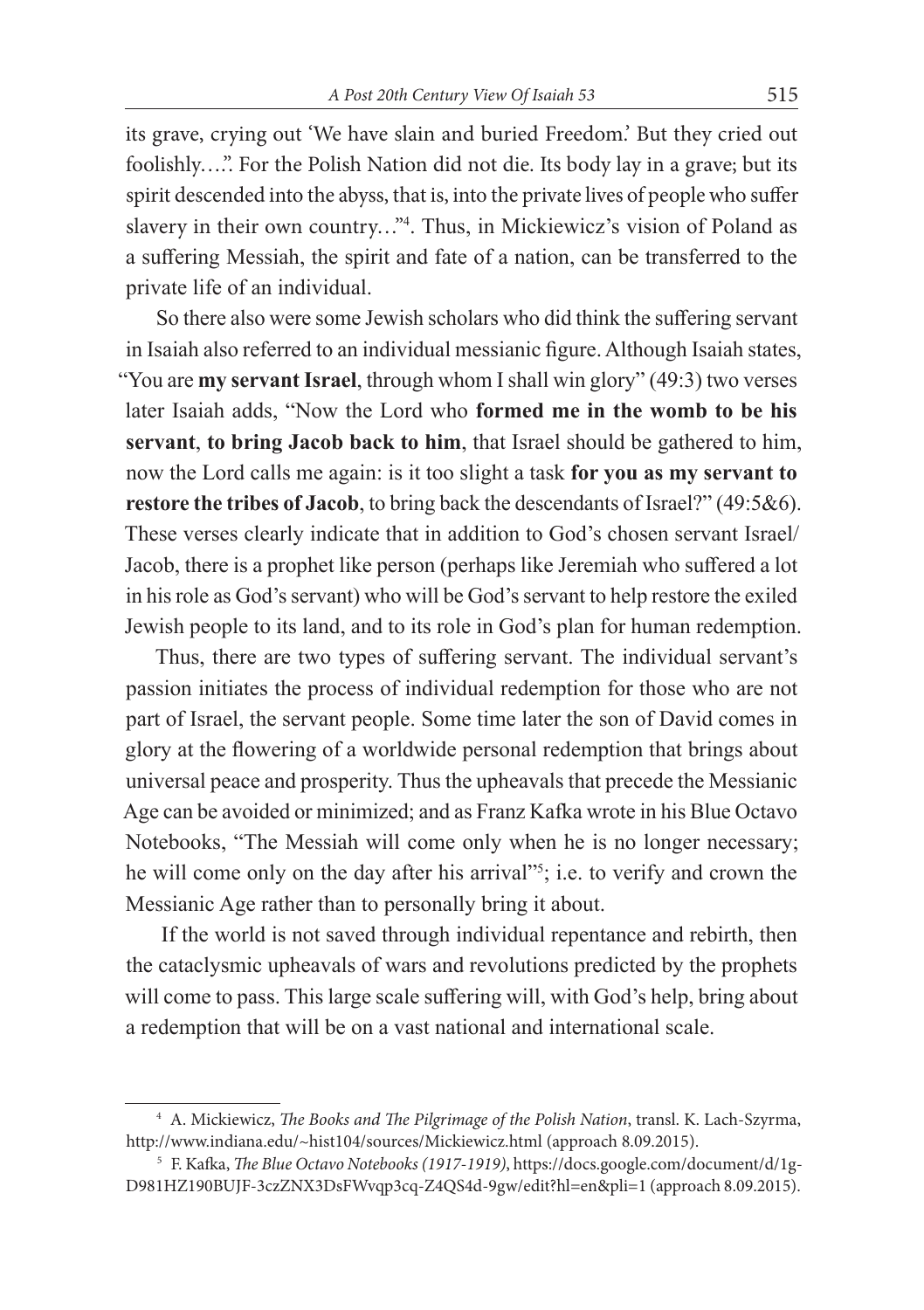Many rabbis did identify Isaiah's individual messianic figure as Messiah, son/ descendant of David, from the tribe of Judah. Most Christians identify this individual as Jesus, the Son of God. I think this individual is a messianic figure called by the rabbis: Messiah, son of Joseph, i.e. from one of the northern tribes, who precedes David's son, and is killed in battle by the enemies of Israel. In a first century Alexandrian book. "Joseph and Aseneth" Joseph is referred to as a son of God  $(6:3,5 13:13)$  and also as God's first born son  $(18:11, 21:4, 11)$ 23:10)6 . This book is not a rabbinic work. Perhaps some Jews in Alexandria were already thinking or hoping that Jesus of Nazareth was a Joseph's son Messiah. This book is very pro conversion to Judaism, and shows how the concept of a Josephson messiah fits into Jewish thinking.

From the Land of Israel comes a earlier book "The Testament of Benjamin", which is part of a series called "The Testament of the The Twelve Patriarchs"7 . Although a later Christian copyist has added the italicized words to drive home a Christian gloss to the words Jacob says to Joseph, the non italicized words could represent authentic Jewish thinking about a suffering Joseph's son messiah: "In you shall be fulfilled the prophecy of heaven concerning *the Lamb of God, and Savior of the world, and that* a blameless one delivered up to criminals, and a sinless one who shall die for ungodly men in Israel, in the blood of the covenant, *for the salvation of the Gentiles*, and shall destroy Beliar and his servants."  $(1:21)$  Thus, a Josephson messiah who suffers and dies prior to the coming of the Davidson messiah was already current in the first century, in not earlier.

Christians also believe that Jesus will have to come a second time to fulfill all the messianic prophecies of worldwide peace and prosperity that have not yet come to pass. Thus, the first appearance of Jesus could be as a messianic figure like the Josephson messiah. If we keep in mind the Josephson messiah as well as the role of Israel/Jacob as God's chosen servant, we will understand Isaiah's suffering servant prophecy. The belief that there would be two different messiahs, one a moral political leader from the house of David (Davidson) and

<sup>6</sup> *Joseph and Aseneth*, trans. David Cook, http://www.markgoodacre.org/aseneth/translat. htm (approach 8.09.2015).

<sup>&</sup>lt;sup>7</sup> The Testaments of The Twelve Patriarchs, From The Apocrypha and Pseudepigrapha of the *Old Testament*, by R.H. Charles, vol. II, Oxford Press, http://www.earlychristianwritings.com/text/ patriarchs-charles.html (approach 8.09.2015).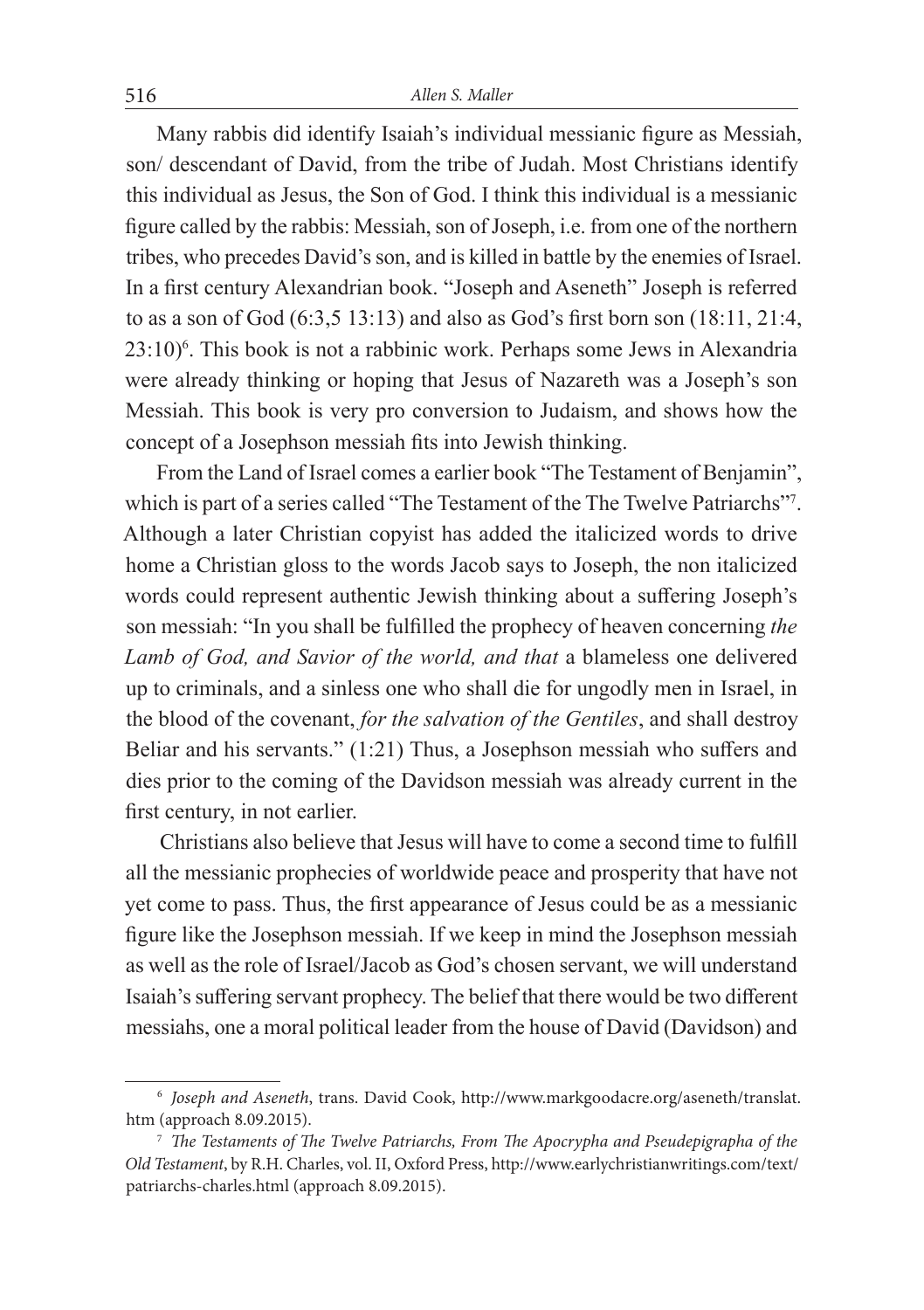the other, a religious reformer from the house of Aaron (Aronson), as well as a special "end of days" prophet such as Elijah or Jeremiah (Matthew 16:14) is found in intertestamental literature. A Dead Sea scroll states that the Qumran community must continue to live according to the original discipline "until there shall come a prophet and the Messiahs of Aaron and Israel" (Manuel of Discipline  $9:11$ <sup>8</sup>.

There is also a rabbinic belief in a messianic figure from the northern tribes; a Josephson messiah who is killed by Israel's enemies. This idea may be modeled on the example of Saul who reigned before David and was killed in battle by the enemies of Israel. Thus there could be as many as four individual messianic figures as well as the people of Israel who act as God's agents in bringing about the Messianic Age. Gentile rulers also play a role, first as destructive oppressors of the Jewish people, and second when they later acknowledge their error and are ultimately included in helping bring about the Messianic Age's worldwide blessings. Cyrus was such a messiah (Isaiah 45:1).

**All of this makes for a complicated future scenario that might take gen**erations, or even centuries to develop. When people are persecuted, afflicted and oppressed as a community, and despised and rejected as individuals they need hope for a much quicker and simpler process of redemption. This is why there is an overwhelming focus on the final stage Davidson messiah by most teachers, preachers, commentators and expositors. This is also the reason that those who believe in the imminent coming of the Davidson messiah always think it will occur soon within their lifetime (John 14:19, 21:22).

### **Much depends on what we do**

Also, since humans have free will, the exact time and manner of redemption cannot be determined in advance. Much depends on what we do. Repentance produces changes in the future of both individuals and nations. Repentance enables some individuals and communities to escape the consequences of prior evil. On the other hand, God's promise is that evil powers will never succeed in destroying Israel or in overcoming justice in the long run. Thus even without full

<sup>&</sup>lt;sup>8</sup> F.G. Martinez, *The Dead Sea Scrolls Translated: The Qumran Texts in English*, Leiden-New York–Köln 1996, p. 13-14.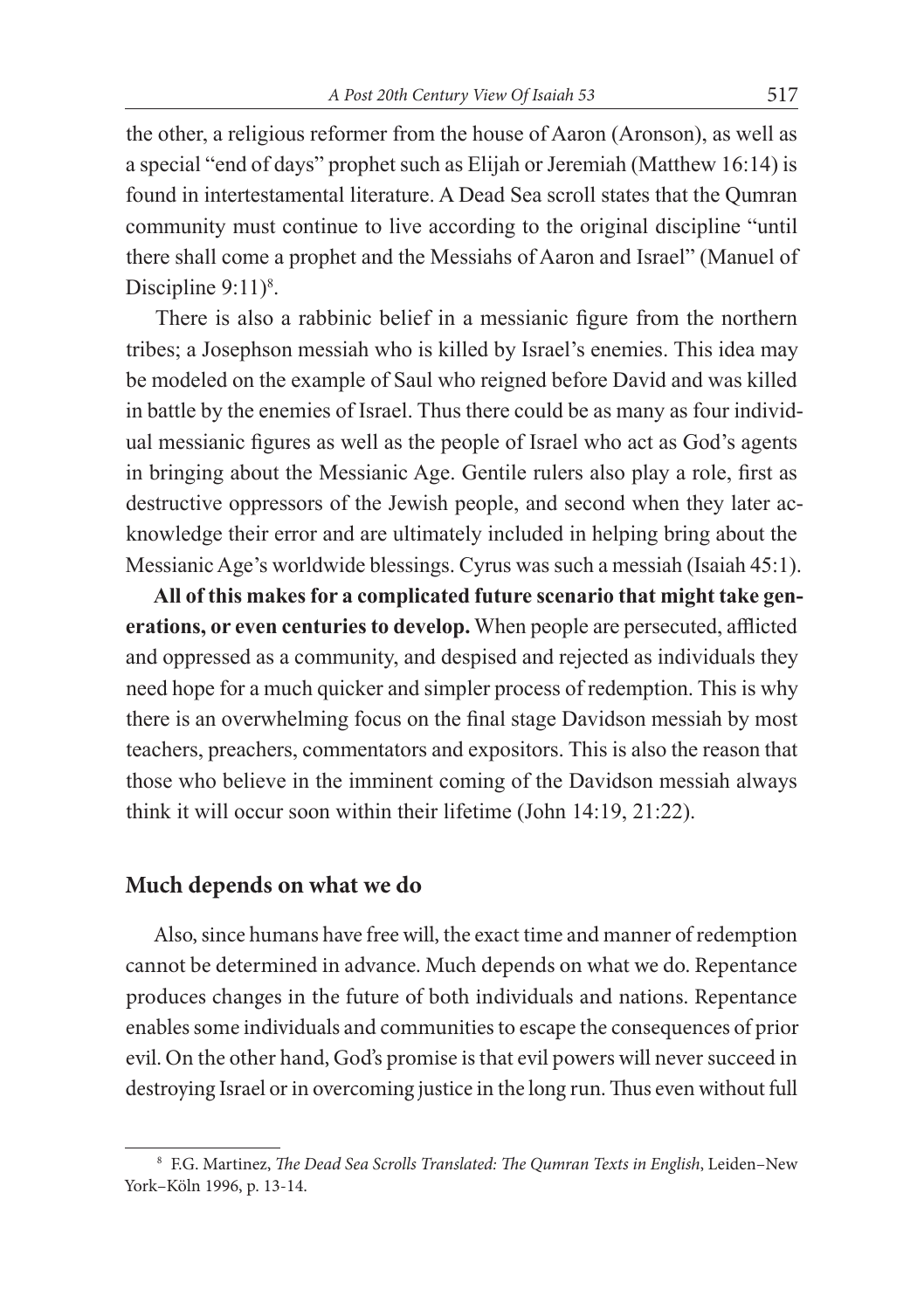repentance, God will act if the Divine promise of a Messianic Age is threatened. As Isaiah states a few verses prior to the suffering servant passage, "The Lord says: you were sold but no price was paid, and **without payment you shall be**  redeemed." (Isaiah 52:3) I.e. all your suffering in exile was not really merited and your redemption from exile will not really be fully earned. Both are part of God's outline for human destiny and will occur sooner (through repentance) or later (in God's own time).

 Finally, if one believes that God inspired prophets are able to describe scenarios of various developments in the distant future then one has to accept that the understanding of these passages should change and improve as we come closer and closer to the times they describe. As an example, Jeremiah describes a radical future in which woman surround men, "The Lord will create a new thing on earth-a woman will surround a man"  $(31:22)$ . The great commentator Rashi understands 'surround' to mean encircle<sup>9</sup>. The most radical thing Rashi can think of (and in  $11<sup>th</sup>$  century France it was radical) is that woman will propose marriage (a wedding ring, or encircling the groom at the wedding ceremony) to men. In today's feminist generation we can see women surrounding men in fields once almost exclusively male such as law, medical and rabbinical schools. Of course, this means that a few generations from now we might have even better understandings of some predictive passages in the prophets so humility should always be with us.

 Isaiah proclaims the good news of peace and salvation (52:7) when God returns to Zion (8) and comforts his people (9) so all the Gentiles see his salvation (10). The Jewish people will depart the exile not in flight but under God's protection (11&12). Israel/Jacob, God's servant, whose appearance (14) was disfigured, marred and appalling (during the holocaust) will prosper (13) and be lifted up (in subsequent generations). A marvel for many nations, whose rulers will shut their (anti-Semitic) mouths because of this, since they will see what they had not been taught and will understand what they never heard of (15). For centuries the Church taught that the Jews were being punished for rejecting Christ and couldn't be redeemed without believing Jesus was the Son of God. Now some Gentile rulers see that this teaching is false. The biblical

<sup>&</sup>lt;sup>9</sup> The Complete Jewish Bible with Rashi Commentary, http://www.chabad.org/library/bible\_cdo/ aid/16028#showrashi=true (approach 8.09.2015).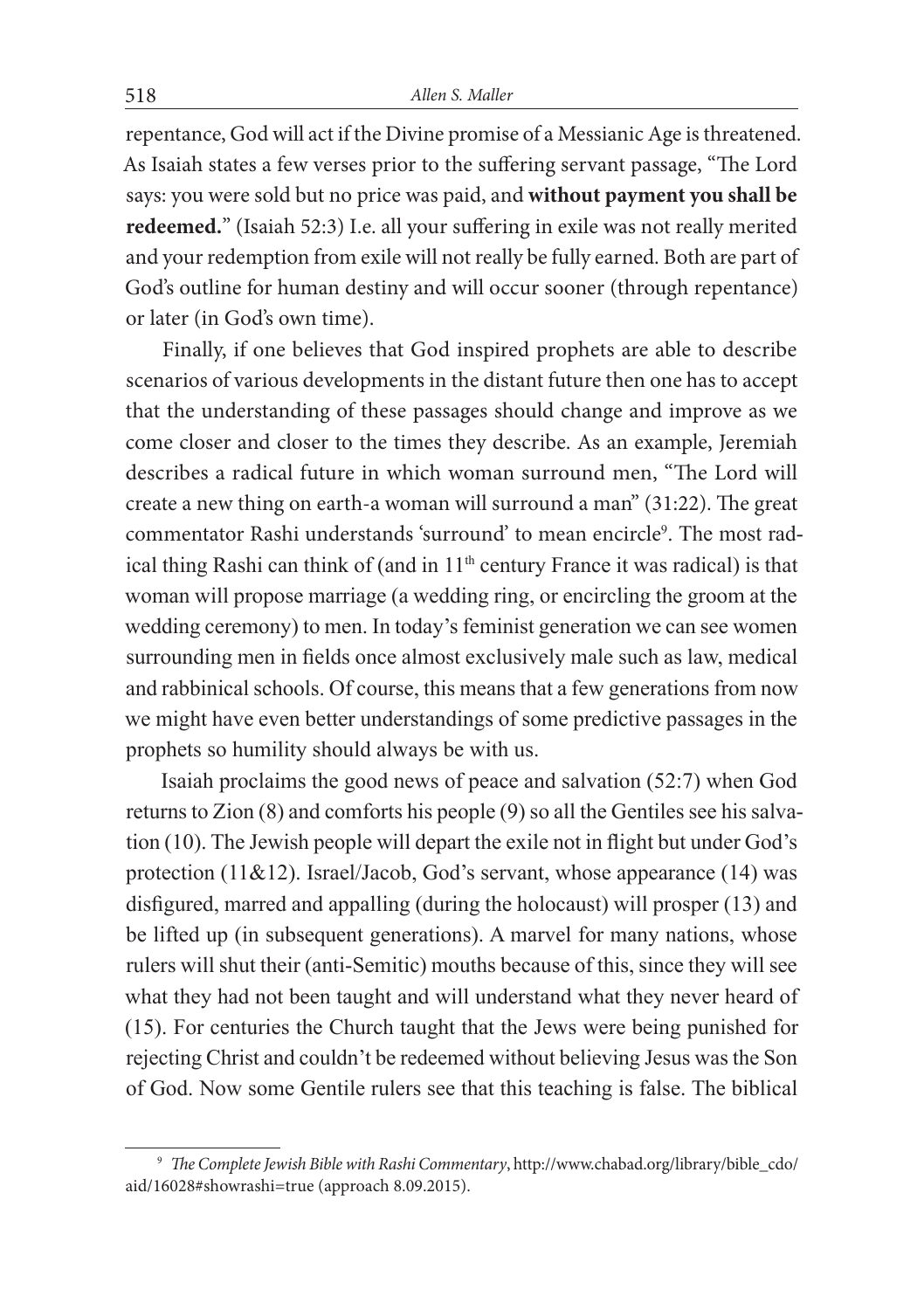message of God's commitment to redeem Israel without their believing in Jesus wasn't believed  $(53:1)$  but now there is a growing minority who affirm a two covenant theology.

 Many Gentile rulers (kings, governments, business and religious leaders) now admit what their anti-Semitism did to the people of Israel. The Jews were like a tender shoot in dry ground, unattractive and undesirable, despised and rejected, sorrowful and familiar (intimate) with suffering  $(52:2&,3)$ . We (the Gentile rulers) scapegoated them and they carried our projected infirmities, but we rationalized that the Jews were stricken and afflicted by God, not by us. Israel was pierced and crushed due to our transgressions (anti-Semitism) for we sought our peace by blaming Jews for all kinds of evils (54:4&5). This anti-Semitism led to: Crusaders slaughtering Jews in France and Germany, blaming Jews for the Bubonic Plague in central Europe, torture by the Spanish and Portuguese Inquisition, many expulsions and pogroms at various times throughout Europe, and the deaths of tens of thousands of Jewish civilians massacred during wars in Poland (1648-9) and the Ukraine (1919-21). All this set the stage for the worst martyrdom of all, the six million Jewish victims of the Holocaust (plus five million non-Jews). Each evil regime turned its own kind of iniquity (religious, political, economic and social) on its Jews (54:6).

# The redemptive aspect of Jewish suffering

 Again and again Jews were passively taken away to exile, or like sheep to the slaughter cut off from the land of the living, though they had done no violence (54:7-9). Yet faithful Jews accepted all this as God's will and refused to abandon their religion or their people. Survivors of the concentration camps, who had lost their entire family, had the courage and faith to marry, and lived to see their offspring (Jewish children and grandchildren) grow up (54:10). Many, whose days were prolonged (54:10) and are now in their 70's and 80's, have lived long enough to see the most amazing outcomes of the Holocaust. The return of the Jewish people to the land of Israel and the rebuilding of its cities and countryside are the subject of many passages in Isaiah both preceding chapter 53 and following it. The realization of these prophecies did not require a Holocaust. The collapse of the Soviet Union and the mass departure of more than one million Soviet Jews to the land of Israel also are not directly linked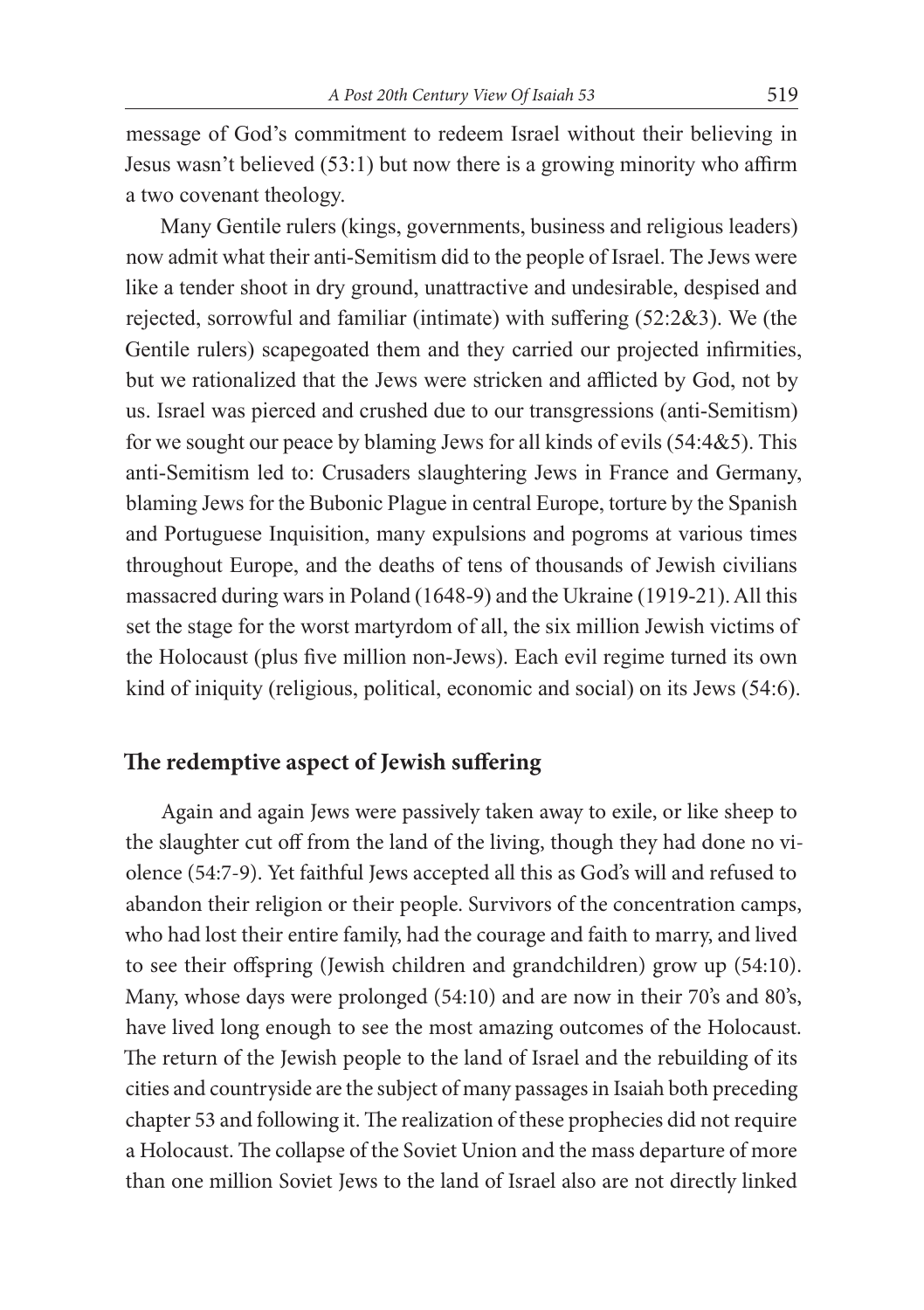to the Holocaust. But the redemptive aspect of Jewish suffering during the **Holocaust for Gentile rulers and nations is only emphasized in this suf ering servant passage.** 

The Nuremberg War Crimes Trials that followed World War II set a pattern for later trials of Cambodian, Serb, and Hutu mass murderers by international courts. When the German government decided to pay reparations for property losses to German Jews, it was the first time an oppressor had voluntarily accepted responsibility for acts of oppression upon another people. The Prime Minister of France finally apologized 56 years after the end of World War II for the collaboration of the Vichy French government in deporting French Jews to the death camps<sup>10</sup>. A more recent example is the Belgian Prime Minister Guy Verhofstadt who in May of 2007 apologized for his country's deportation of Jews to Nazi death camps during World War II11. "Only by recognizing the responsibility of the authorities at the time can we build a future where this will never happen again", The government had just released "Submissive Belgium", a report that shows how high-ranking Belgian officials and municipalities collaborated with the Nazis in the deportation of Jews.

 When the Pope and several Protestant denominations began to atone for previous centuries of anti-Semitism in the 1970's and 1980's a rising awareness of the Holocaust began to influence a wider spiritual consciousness in the West. The American government finally made a token payment to the Japanese interned in American concentration camps during World War II. In 1993 President Clinton signed into law a resolution stating, "Congress apologizes to the native Hawaiians on behalf of the people of the United States for the overthrow of their independent government"<sup>12</sup>. The Pope expressed sorrow over the evils done when Europeans conquered North and South America. More recently (2005) the great majority of U.S senators officially expressed sorrow over the many times the Senate refused to pass federal anti-lynching laws (over 4,000

<sup>&</sup>lt;sup>10</sup> Allocution de M. Jacques CHIRAC, Président de la République, prononcée lors des cérémonies commémorant la grande rafle des 16 et 17 juillet 1942, http://www.jacqueschirac-asso.fr/fr/ wp-content/uploads/2011/02/Allocution-Vel-dhiv.pdf (approach 8.09.2015).

<sup>11</sup> *Belgium marks Nazi-era activities*, News Brief May 08 2007, Jewish Telegraphic Agency, http://www.jta.org/2007/05/08/news-opinion/belgium-marks-nazi-era-activities (approach 8.09.2015).

<sup>&</sup>lt;sup>12</sup> *UNITED STATES PUBLIC LAW 103-150*. 103d Congress Joint Resolution 19 Nov. 23, 1993, http://www.hawaii-nation.org/publawall.html (approach 8.09.2015).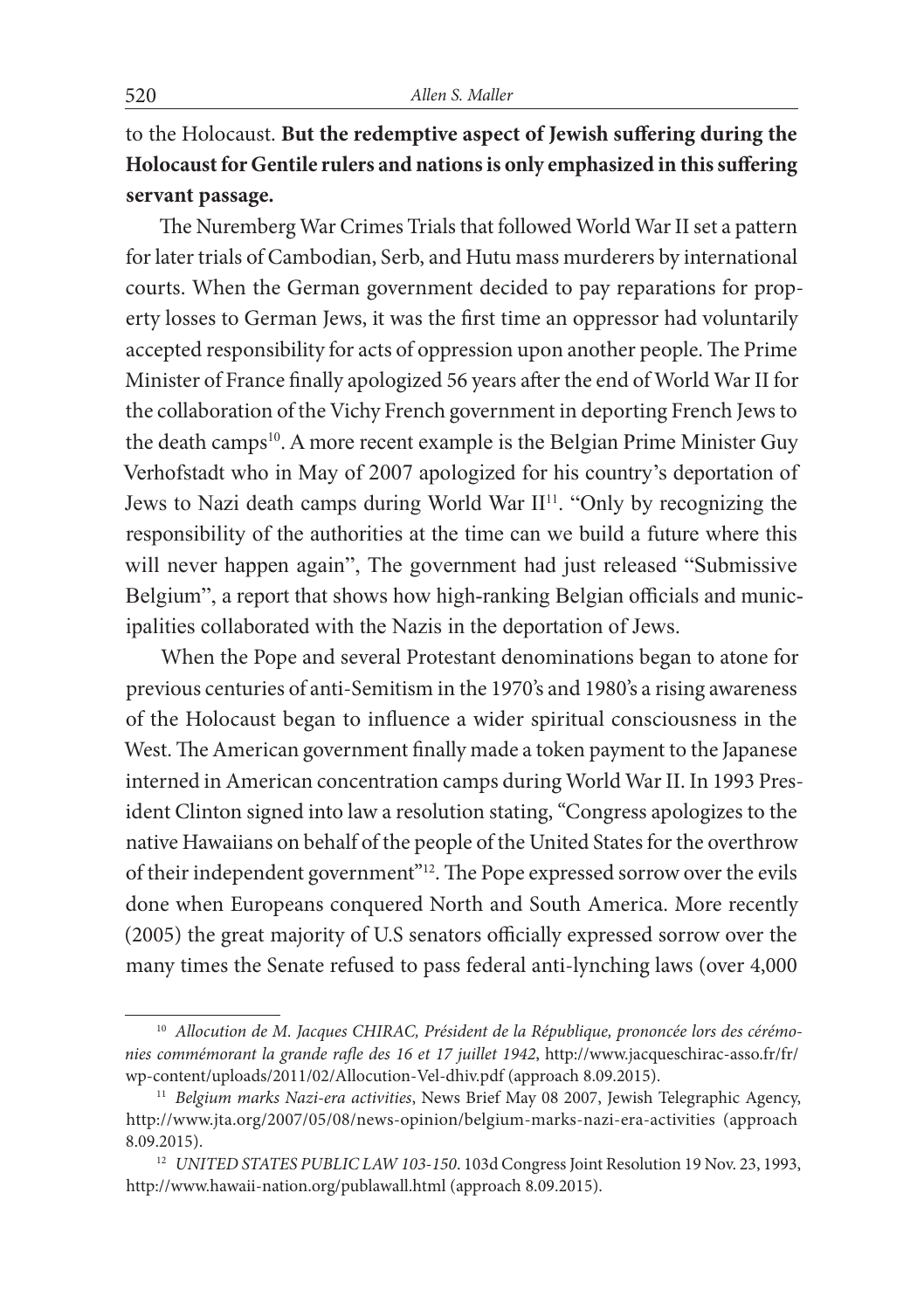men-70% black- were lynched in the U.S.)<sup>13</sup>. In February of 2006, two centuries after profiting from the venture, the Church of England has apologized for its role in the global slave trade, which included running a Caribbean island sugar plantation and branding the blacks who worked it<sup>14</sup>.

On the  $400<sup>th</sup>$  anniversary of the founding of Jamestown in 1607, the Virginia House of Delegates unanimously approved a resolution expressing "profound regret for the commonwealth's role in sanctioning the immoral institution of human slavery, in the historic wrongs visited upon native peoples and in all other forms of discrimination and injustice rooted in racial and cultural bias"15. In May of 2007 the Legislature of the State of Alabama passed a resolution expressing "profound regret" for the state's enslavement of black people<sup>16</sup>. Alabama was the fourth southern state to formally apologize for slavery. Another example of 'Gentile rulers' publicly atoning for sins of previous rulers comes from the Australian government. On February 13, 2008 Prime Minister Kevin Rudd apologized in parliament to all Aborigines for laws and polices that "inflicted profound grief, suffering and loss" on them<sup>17</sup>. He singled out the "Stolen Generations" of thousands of children forcibly removed from their families. The apology, beamed live around the country on TV, was met with cheers. In an example on a more local level, Bob Jones University, a private fundamentalist Protestant College in South Carolina, apologized for its previous racist policies in November of 2008 saying its rules on race were shaped by (Southern) culture instead of the Bible<sup>18</sup>.

<sup>&</sup>lt;sup>13</sup> The U.S. Senate Apology on Lynching, http://www.elegantbrain.com/academic/department/ AandL/AAS/ANNOUNCE/vra/lynch/lynchmain.html (approach 8.09.2015).

<sup>14</sup> *Church of England apologises for having been at the heart of slavery*, http://www.smh. com.au/news/world/church-of-england-apologises-for-having-been-at-the-heart-ofslavery/2006/02/09/1139465794611.html (approach 8.09.2015).

<sup>&</sup>lt;sup>15</sup> T. Craig, *In Va. House, 'Profound Regret' on Slavery*, "The Washington Post" February 3 2007, http://www.washingtonpost.com/wp-dyn/content/article/2007/02/02/AR2007020201203. html (approach 8.09.2015).

<sup>16</sup> Complete text of *Alabama's Slavery Apology*, May 25, 2007, http://www.learntoquestion. com/resources/database/archives/003373.html (approach 8.09.2015).

<sup>17</sup> *Apology to Australia's Indigenous Peoples*, http://www.australia.gov.au/about-australia/ our-country/our-people/apology-to-australias-indigenous-peoples/sign-language (approach 8.09.2015).

<sup>&</sup>lt;sup>18</sup> Statement about Race at BJU, http://www.bju.edu/about/what-we-believe/race-statement. php (approach 8.09.2015).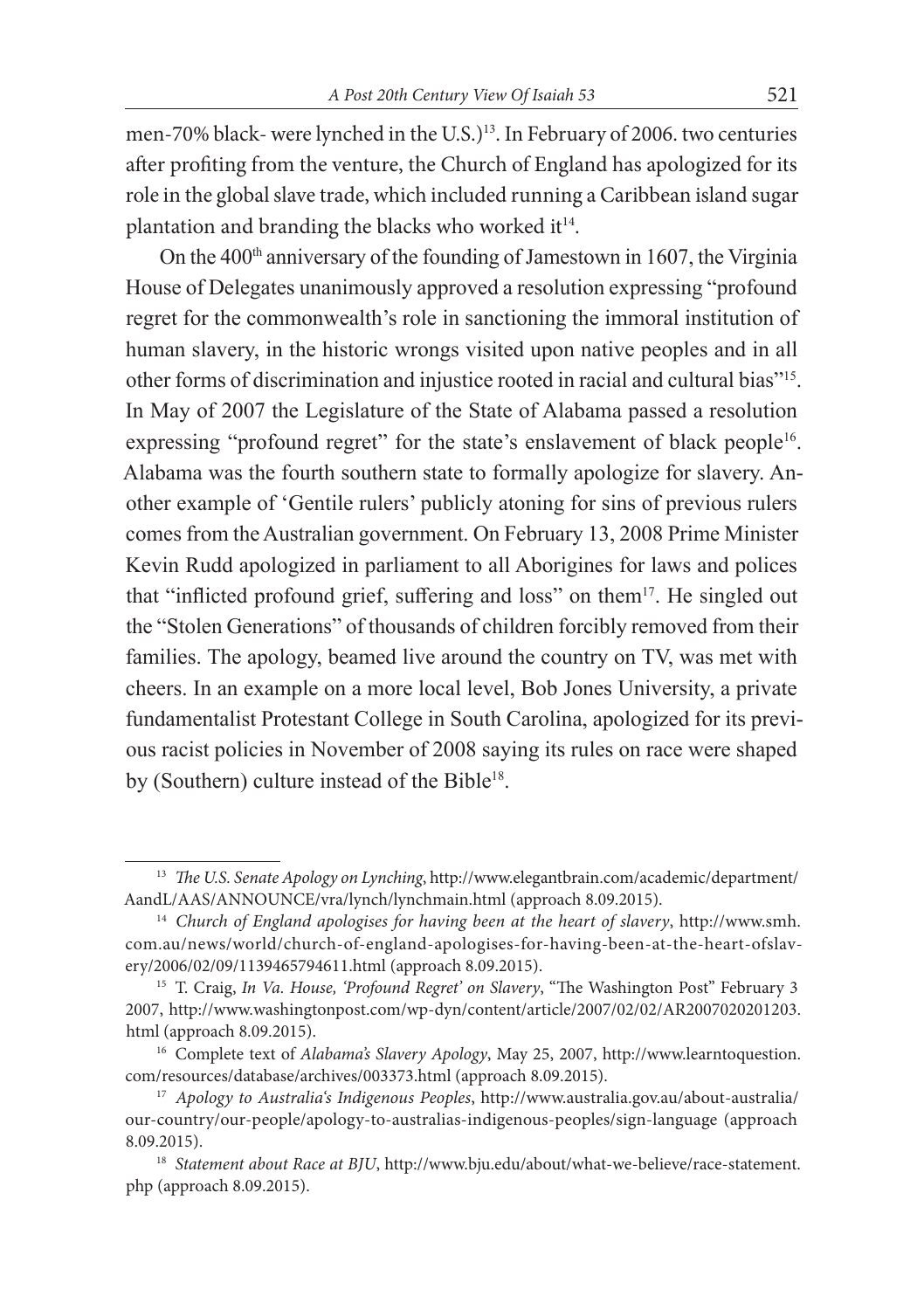Of course, the Turkish government still denies responsibility for the death of over one million Armenians; the Japanese deny slaughtering 300,000 residents of Nanking, and only a few French leaders admit to the complicity of the Vichy government in rounding up Jews for the Nazi death camps. Even the UN has not officially admitted its dereliction of duty in the genocide of 800,000 Tutsis and moderate Hutus in Rwanda. Yet the few steps of public confession and atonement that have been taken by some political and religious leaders are truly remarkable when you consider that nothing like this has ever happened in previous human history.

 If the Holocaust has stimulated a willingness by religious and political leaders to accept responsibility for past examples of persecution and iniquity done by their institutions and governments in the past; and this willingness continues to expand, society will improve greatly. If other governments and institutions admit responsibility for the sins of their predecessors it reduces the likelihood of repetition. Then the false numbering of God's innocent servant-Israel/Jacob with transgressors, will- when the lessons are finally learned- help redeem not just those directly involved but also many others. Israel's pouring out of life (six million deaths) will not have been in vain, and the revivified Jewish people will see the light of life and be satisfied (Isaiah 54:11-12).

### **God's Kingdom will be established**

 It will take another century of spiritual development to see if this interpretation is correct. Israel's passion in the 20<sup>th</sup> century should be for the leaders of both Churches and nations, what the passion of Jesus was for many non-Jewish individuals in the 1<sup>st</sup> century. Without the powerful example of the sacrifice of Jesus that Christianity spread throughout the western world this would not be possible. Both Jesus Josephson and God's servant Israel/Jacob filled the role of the martyred Josephson messiah.

The Davidson messiah will come after all nations, religions and political parties learn to respect and value as a gift from God, each other's right to differ in large as well as small issues. Since this religious refocus requires great leadership from all the major religions, each religion will have to produce its own Aronson spiritual reformer messianic figure. These plural messianic religious reformers are referred to by Jeremiah as 'seven shepherds' (3:14-18) and their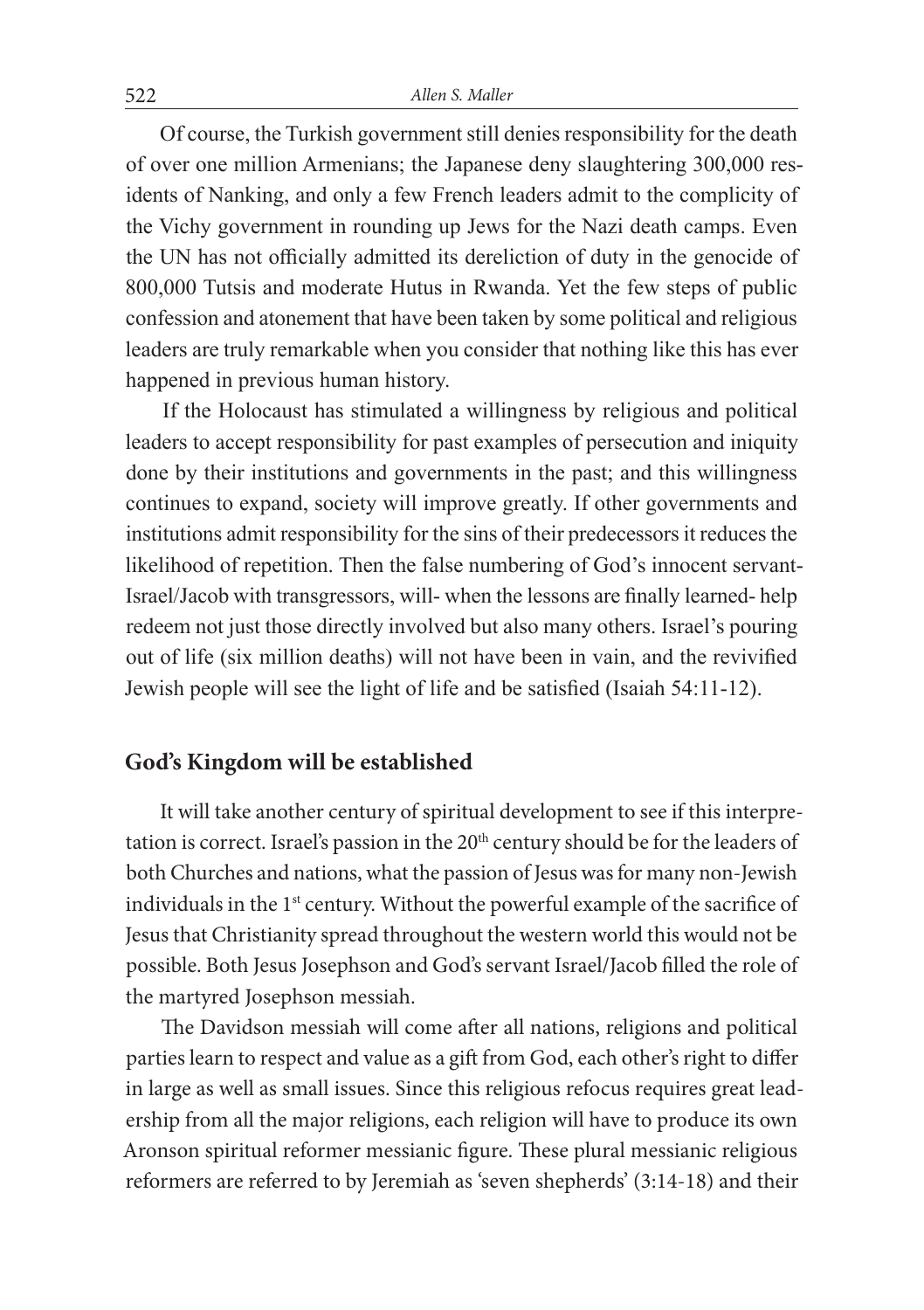teachings will provide each religion with a reshaped relationship with other reshaped religious communities and a revitalized and renewed covenant (31:31- 34). It would not **surprise** me if the work did not begin with Jerusalem and its ancient site previously visited by Abraham, Jesus and Muhammad.

 One of the accomplishments of a Davidson Messiah is to rebuild in some form and fashion, the Temple of Solomon, thus fulfilling the prophecy of Zachariah, "He shall build the temple of the Lord, and he shall bear the glory, he shall sit on the throne and rule, there shall be a priest before the throne, and peaceful counsel will exist between both of them" (6:13). Now that a large part of the Jewish people have returned to the Land of Israel and resurrected a Jewish state, one might think that rebuilding a temple on the site where Solomon originally built one almost three thousand years ago, would be relatively simple. And it would, except for the fact that the site is presently occupied by a Muslim shrine called the Dome of the Rock. Often erroneously called the Mosque of Omar, it is not a mosque and was not built by Omar. It was built in 691 by Abd-al-Malik, and it is regarded by Muslims as the third holiest site in the world. Any attempt to replace the Dome of the Rock would provoke a Muslim holy war of cataclysmic proportions.

There is, however, a lot of vacant land on the Temple Mount, and a Jewish house of worship could be built adjacent to the Dome of the Rock provided the Muslims would cooperate. Most observers agree that anyone who could arrange such Jewish-Muslim cooperation would really be a Messianic Ruler of Peace (Isaiah 9:5) Christian support for such a cooperative venture would also be very important, and any leaders who can bring Jews, Christians and Muslims together in mutual respect and cooperation would surely fulfill the greatest of all Messianic predictions, "They shall beat their swords into plowshares and their spears into pruning knives; nation shall not take up sword against nation, they shall never again teach war." (Isaiah 2:4)

 Indeed, such Jewish/Christian/Muslim cooperation would not be possible without great spiritual leadership in all three communities. Thus, each community could consider its leadership to be the Messiah and this would fulfill the just cited verse of Isaiah's Messianic prophecy, as enlarged upon by the prophet Micah, "They shall beat their swords into plowshares and their spears into pruning knives. Nation shall not take up sword against nation, they shall never again teach war, but every man shall sit under his grapevine or fig tree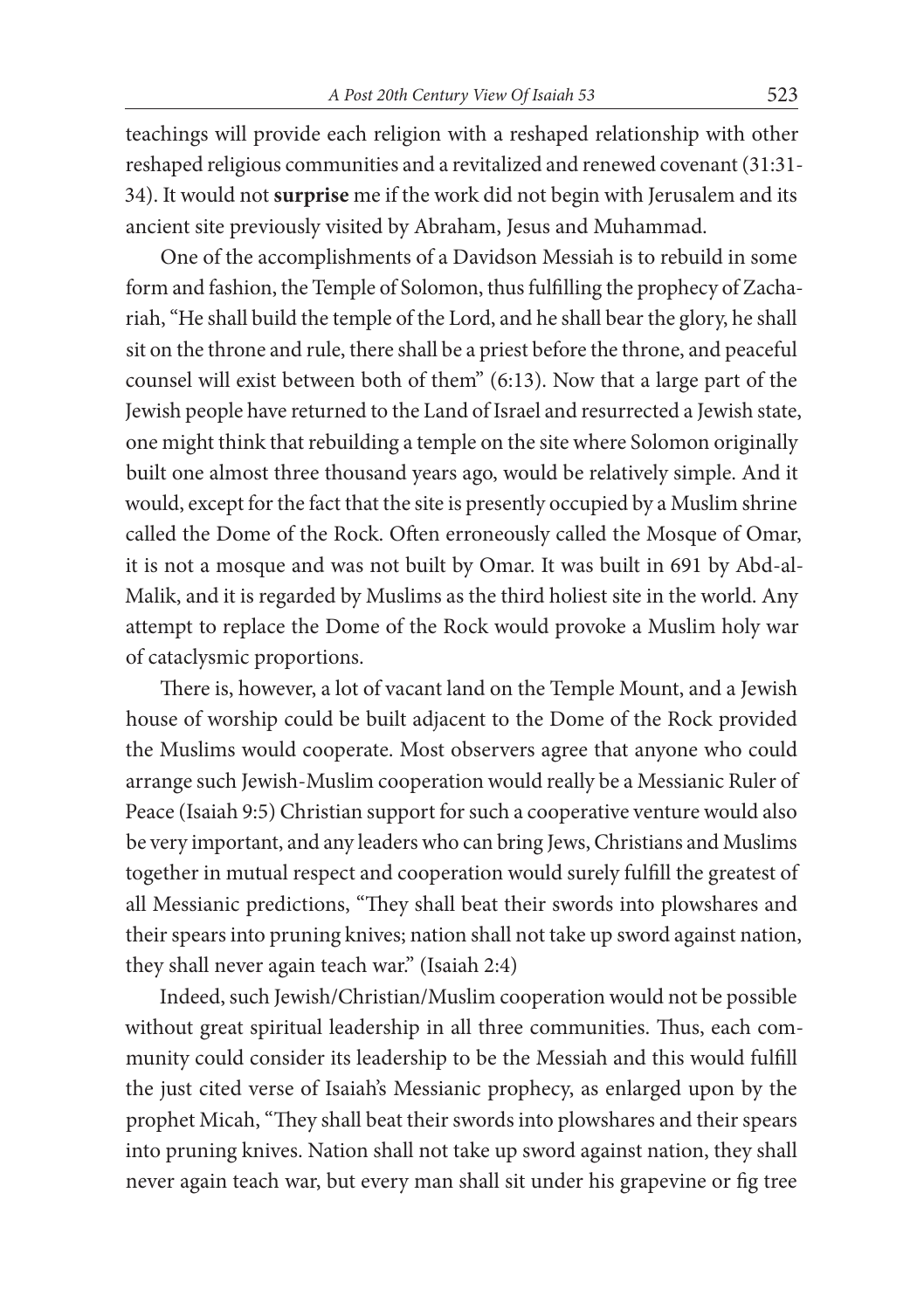with no one to disturb him, for it is the Lord of Hosts who spoke. Though all peoples walk each in the name of its God, we will walk in the name of the Lord our God for ever and ever." (Micah: 3-5)

If each people truly follows the best of its own religious teachings; the Messiah will surely have arrived, and God's Kingdom will be established. The advocacy of pluralism and mutual respect for other theological views by the major religious communities will then have produce the bases for the ultimate messianic predictions of worldwide peace, justice, prosperity, and redemption that the prophets proclaimed so often. The Davidson Messiah activities and inspiration will then have come to crown our own faith in our own religions teachings of God's deliverance.

#### **Streszczenie**

Artykuł przedstawia tradycyjne chrześcijańskie rozumienie Iz 53 odnoszące ostatnią pieśń o słudze Pana do Jezusa z Nazaretu oraz tradycyjną interpretację żydowską, wedle której sługą jest cały Izrael. Następnie ukazana zostaje tradycja cierpiącego mesjasza w religii żydowskiej (mesjasza syna Józefa) i poglądy o odkupieńczym znaczeniu cierpienia narodu. Artykuł pokazuje, że Holokaust miał znaczenie odkupieńcze w sensie praktycznym, ponieważ będąc przestrogą przyczynił się do poprawy współczesnego świata. Autor opowiada się za pluralistyczną interpretacją Iz 53, wzywa do wzajemnego szacunku wyznawców różnych religii oraz przestrzegania najlepszych nauk swoich religii, co ma przyczynić się do nastania czasów mesjańskich.

**Słowa kluczowe:** mesjasz, cierpiący sługa, żydowska i chrześcijańska interpretacja Biblii, Holokaust, odkupienie

# **Bibliography**

Allocution de M. Jacques CHIRAC, Président de la République, prononcée lors des cérémonies commémorant la grande rafle des 16 et 17 juillet 1942, http://www.jacqueschirac-asso.fr/fr/wp-content/uploads/2011/02/ Allocution-Vel-dhiv.pdf (approach 8.09.2015).

*Apology to Australia's Indigenous Peoples*, http://www.australia.gov.au/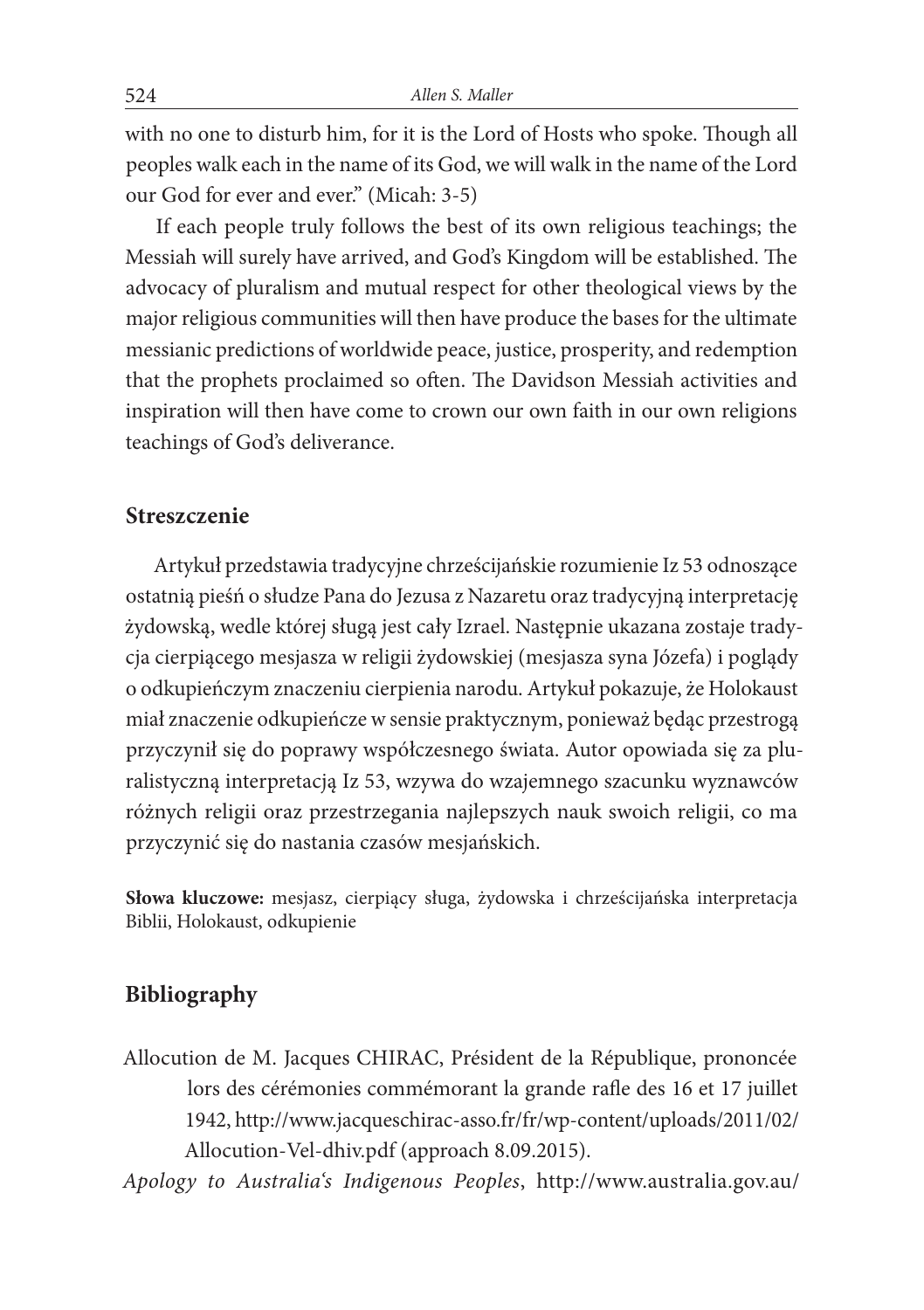about-australia/our-country/our-people/apology-to-australias-indigenous-peoples/sign-language (approach 8.09.2015).

- *Belgium marks Nazi-era activities*, News Brief May 08 2007, Jewish Telegraphic Agency, http://www.jta.org/2007/05/08/news-opinion/belgium-marks-nazi-era-activities (approach 8.09.2015).
- *Church of England apologises for having been at the heart of slavery*, http:// www.smh.com.au/news/world/church-of-england-apologises-forhaving-been-at-the-heart-ofslavery/2006/02/09/1139465794611.html (approach 8.09.2015).
- *Comission for Religious Relation with the Jews, We Remember: A Reflection on the Shoah*, http://www.vatican.va/roman\_curia/pontifical\_councils/ chrstuni/documents/rc\_pc\_chrstuni\_doc\_16031998\_shoah\_en.html (approach 8.09.2015).
- The Complete Jewish Bible with Rashi Commentary, http://www.chabad.org/ library/bible\_cdo/aid/16028#showrashi=true (approach 8.09.2015).
- *Complete Text of Alabama's Slavery Apology*, May 25, 2007, http://www.learntoquestion.com/resources/database/archives/003373.html (approach 8.09.2015).
- Craig T., *In Va. House, 'Profound Regret' on Slavery*, "The Washington Post" February 3 2007, http://www.washingtonpost.com/wp-dyn/content/ article/2007/02/02/AR2007020201203.html (approach 8.09.2015).
- Driver S., Neubauer A., "The Suffering Servant" of Isaiah According to the Jewish *Interpreters*, New York 1969.
- Gowan D., *Eschatology in the Old Testament*, Philadelphia 1986.
- *Joseph and Aseneth, trans. David Cook*, http://www.markgoodacre.org/aseneth/ translat.htm (approach 8.09.2015).
- The Suffering Servant: Isaiah 53 in Jewish and Christian Sources, ed. B. Janowski, P. Stuhlmacher. Grand Rapids 2004.
- Kafka F., The Blue Octavo Notebooks (1917-1919), https://docs.google.com/document/d/1gD981HZ190BUJF-3czZNX3DsFWvqp3cq-Z4QS4d-9gw/ edit?hl=en&pli=1 (approach 8.09.2015).
- *Letter of Pope John Paul II to Cardinal Edward Cassidy*, http://www.vatican.va/ roman\_curia/pontifical\_councils/chrstuni/documents/rc\_pc\_chrstuni\_ doc\_16031998\_shoah\_en.html (approach 8.09.2015).
- Martinez F.G., *The Dead Sea Scrolls Translated: The Qumran Texts in English*,